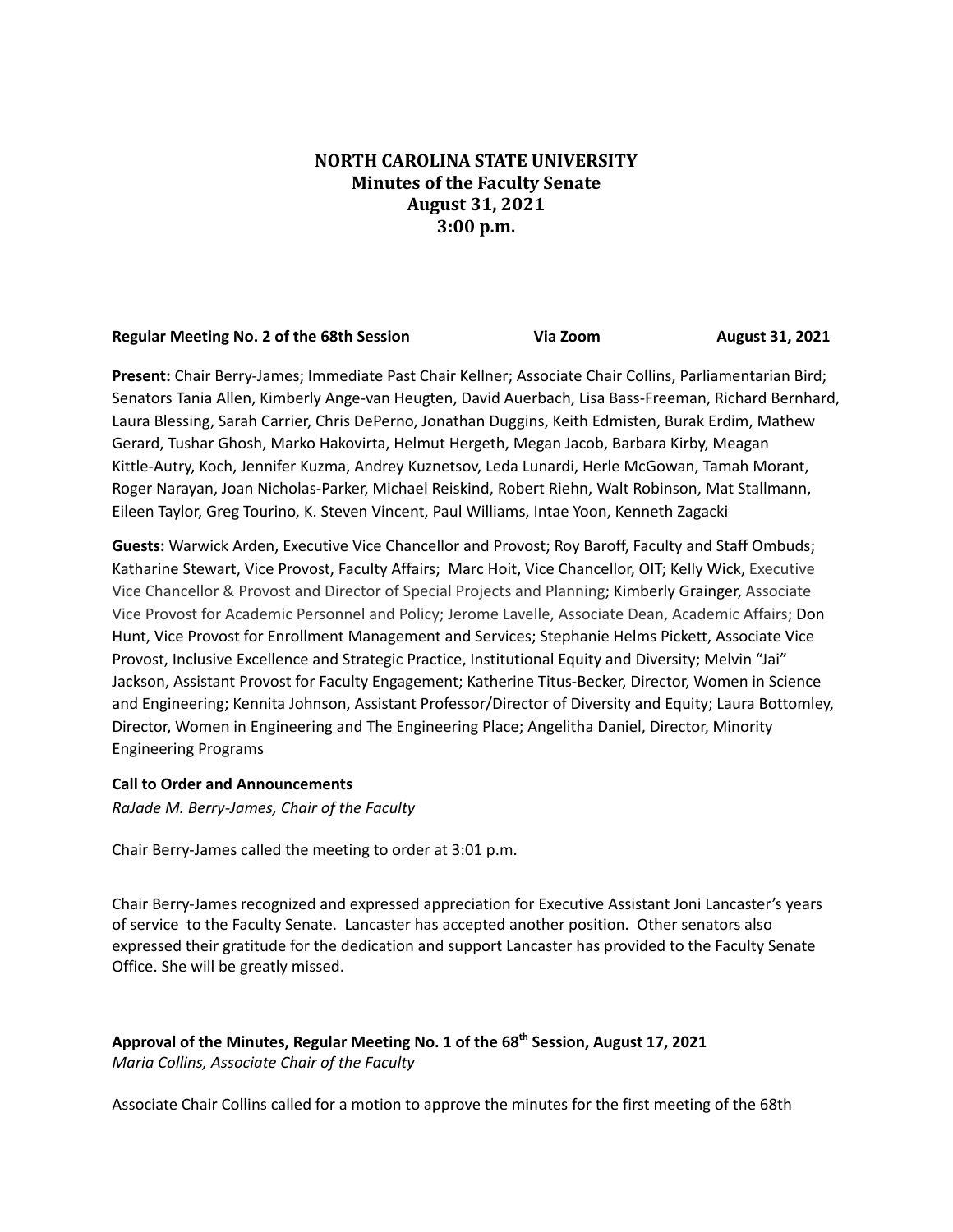Session of the NC State Faculty Senate. A motion and second were made and the minutes were unanimously approved.

### **Chair's Remarks**

*RaJade M. Berry-James, Chair of the Faculty*

In her remarks to the second meeting of the 68th session of the Faculty Senate, Chair Berry-James stated, "We've learned from Chief of Police Daniel House, Dr. Julie Casani, and Dr. Amy Orders that they're leading a concerted effort to focus on campus safety and security here at NC State. The Protect the Pack website is where faculty can find current COVID-19 policy, and guidelines on policy compliance, including 'get vaccinated or get tested.' In North Carolina we've learned that the metrics used by the state health department to monitor the COVID-19 pandemic include a seven day rate. Community transmission is high in North Carolina. There have been 4,242 cases, 58 new hospital admissions and 11 deaths – that's part of the seven-day rate. Just under 10% of people have tested positive and nearly 70% of the eligible population has been fully vaccinated. At NC State we use additional data tracking metrics for campus surveillance and to track vaccination rates. Currently 29,501 faculty, staff and students have uploaded vaccine records into the Healthy Pack portal or have been vaccinated on campus. And a campus survey of faculty, staff, and students has revealed that more than 90% of respondents are fully vaccinated. And when COVID-19 comes on campus or comes to class, we are armed and ready in every aspect of campus life. Readiness has to be our priority."

She added, "Faculty are being asked to keep seating charts of their classes as part of our contact tracing protocol. Faculty are asked to remind students to follow university guidelines by wearing masks. And while we've heard no word about vaccine mandates from the North Carolina Commission on Public Health, we continue to do all that we can to ready the campus. The bottom line is we are an operation. 'Get vaccinated or get tested.'"

Chair Berry-James continued: "Around the world, institutions of higher education make meaningful contributions in society. Across America our institutions of higher education provide a safe place for students to engage in research and learn about disciplinary distinctions. At NC State, learning communities are populated by students who embrace values of excellence, community, inclusion, freedom, integrity, collaboration and sustainability. Today, our invited guests will share important information about fall enrollment, campus culture, and collaborative approaches that promote an academic climate that will support success."

She concluded: "As we increase our focus on diversity, equity, inclusion, and belonging in the classroom, in the curriculum, and in our colleges, we align with accreditation standards that require students to demonstrate cultural and social competence, using an equity-centered lens that emphasizes campus values and strategic efforts to guarantee student success. Please join me in welcoming remarks from Provost Arden as well as presentations from our invited guests."

# **Remarks**

# *Warwick Arden, Executive Vice Chancellor and Provost*

In his remarks to the second meeting of the 68th session of the Faculty Senate, Provost Warwick Arden stated "We held a much overdue commencement for the class of 2020 in Reynolds Coliseum, open to all spring, summe, and fall 2020 graduates. The keynote speaker was Cindy Eckert, the co-founder and CEO of The Pink Ceiling. It was great to have those graduates come back with a relatively small commencement of about 630 students and a little over 1,200 guests, but still I think they greatly appreciated the opportunity."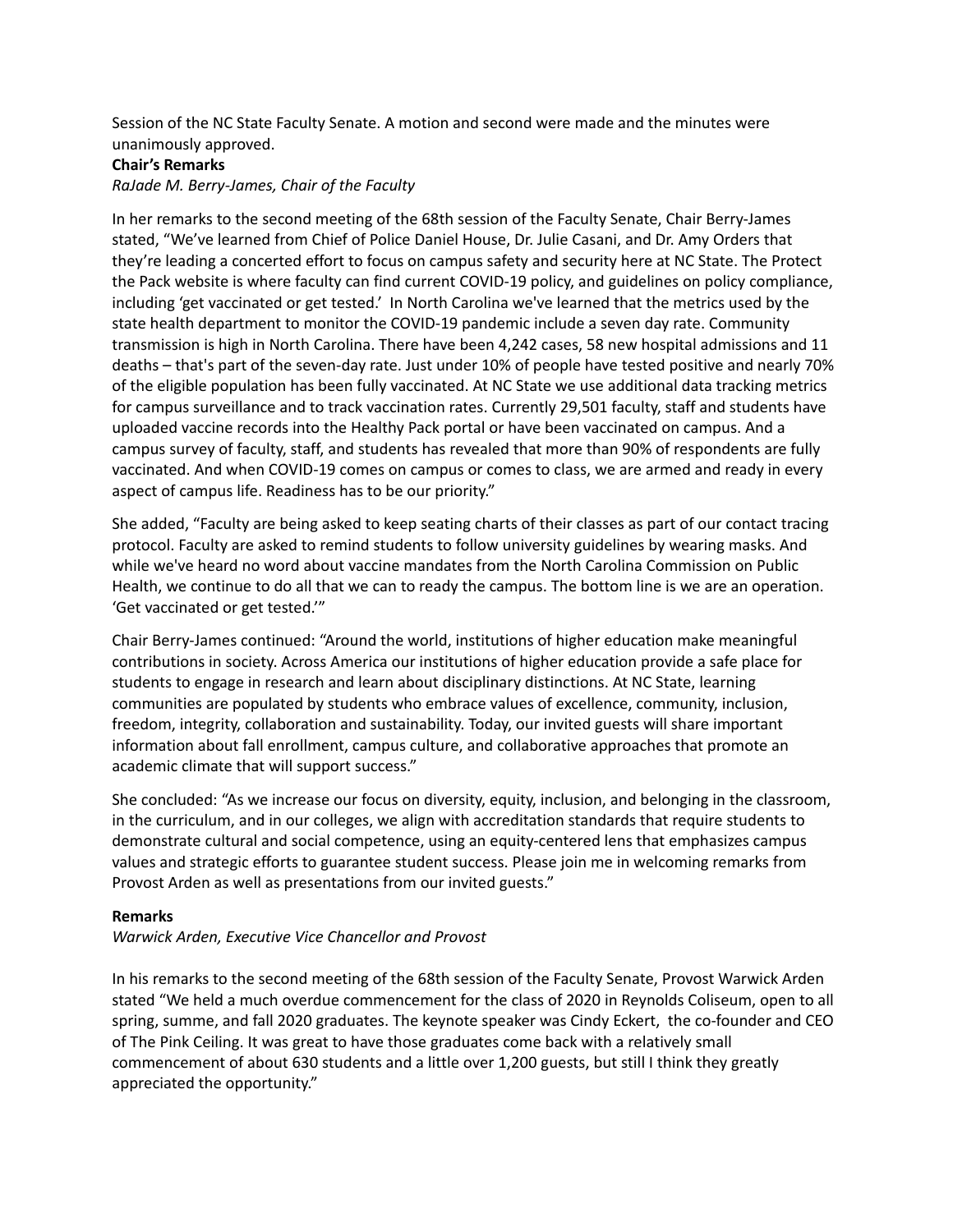He continued: "Monday last week my office sent out a memo about the list of FAQs developed in collaboration with Dr. Casani in response to questions that have arisen about testing notification, contact tracing, isolation, and quarantine. If you want to keep up with the COVID-19 data, our dashboard is at [https://www.ncsu.edu/coronavirus/testing-and-tracking/.](https://www.ncsu.edu/coronavirus/testing-and-tracking/) We sent out a simple survey to assess vaccination rates on campus, which was completely anonymous, for all faculty staff and students. The response rates varied from about 40% for students to about 60% for faculty, and this is the data source for the high projected vaccination rates. As the summer came to a close and we began the semester, and particularly when we told folks that if you weren't providing proof of vaccination status, you had to be tested on a weekly basis, we have been inundated with uploads in the last few weeks, and so that validated our data. For all students, 22,000 out of a little over 33,000 have uploaded and have validated their data. For all students, the vaccination rate is 66%. I can tell you it's a little more for graduate students. A little over 9,000 staff uploaded their information and the vaccination rate is 63%, and for faculty the vaccination rate is 81%."

Provost Arden added, "There are still about 4,000 uploads in the queue ready to be validated and added so we're not done with this data yet. I'm very encouraged by the faculty vaccination rate of 81%. And as we clear that backlog, we will continue to update those numbers and make them available on the web."

He continued, "I previously told you this, but Mary Ann Danowitz is returning to the faculty in the College of Education. Paola Sztajn, former senator and associate dean and department head will be serving as interim, and we're just putting the finishing touches on the search committee. Also, Paul Lunn is leaving as dean of the College of Veterinary Medicine in January and, similarly, we will be announcing that search and the interim appointment in the next week or so. So those are the big things that I have."

### **Questions and Discussion**

Eileen Taylor: If a student self discloses and we receive notification of a positive case in our class, how will we know that it was that particular student you're getting notified about and not another?

Warwick Arden: Faculty are being asked to work with Student Health in defining contacts where they can. I think Student Health will try to work with the instructor to identify close contacts very early on, so there may be some overlap there. In the early part of the semester, students had a lot of trouble identifying who was sitting where because they didn't know everybody well. Sometimes class seating charts help; photographs help if the faculty members snapped a photo of the class at the beginning of the class. And sometimes faculty just simply know who is sitting where. And most of those questions are answered in the FAQ that we sent out, but if a student does self disclose and was subsequently informed that there was a case in the class, more commonly now Student Health is trying to work with the faculty member and enrollment in contact tracing.

### David Auerbach: What percentage of vaccination card uploads end up being validated?

Warwick Arden: The vast majority. Less than a handful that have not been validated, out of tens of thousands. Those individuals that were vaccinated on campus — we already have that data. But if you were vaccinated in a county health center, for example, you are going to have to upload your vaccination records. The county health centers are pretty good at making sure appropriate data is in the state database, but occasionally doctor's offices drop the ball on one of the vaccinations so that's why it takes a little bit of time. But yes, the vast majority are validated, and very few have been turned back.

Andrey Kuznetsov: In the College of Engineering, the only time we as faculty can have input on an administrator, especially on the dean, is during the five year review process. Whenever we raise a question about the leadership of an administrator outside of this time period, we hear "It's not the time,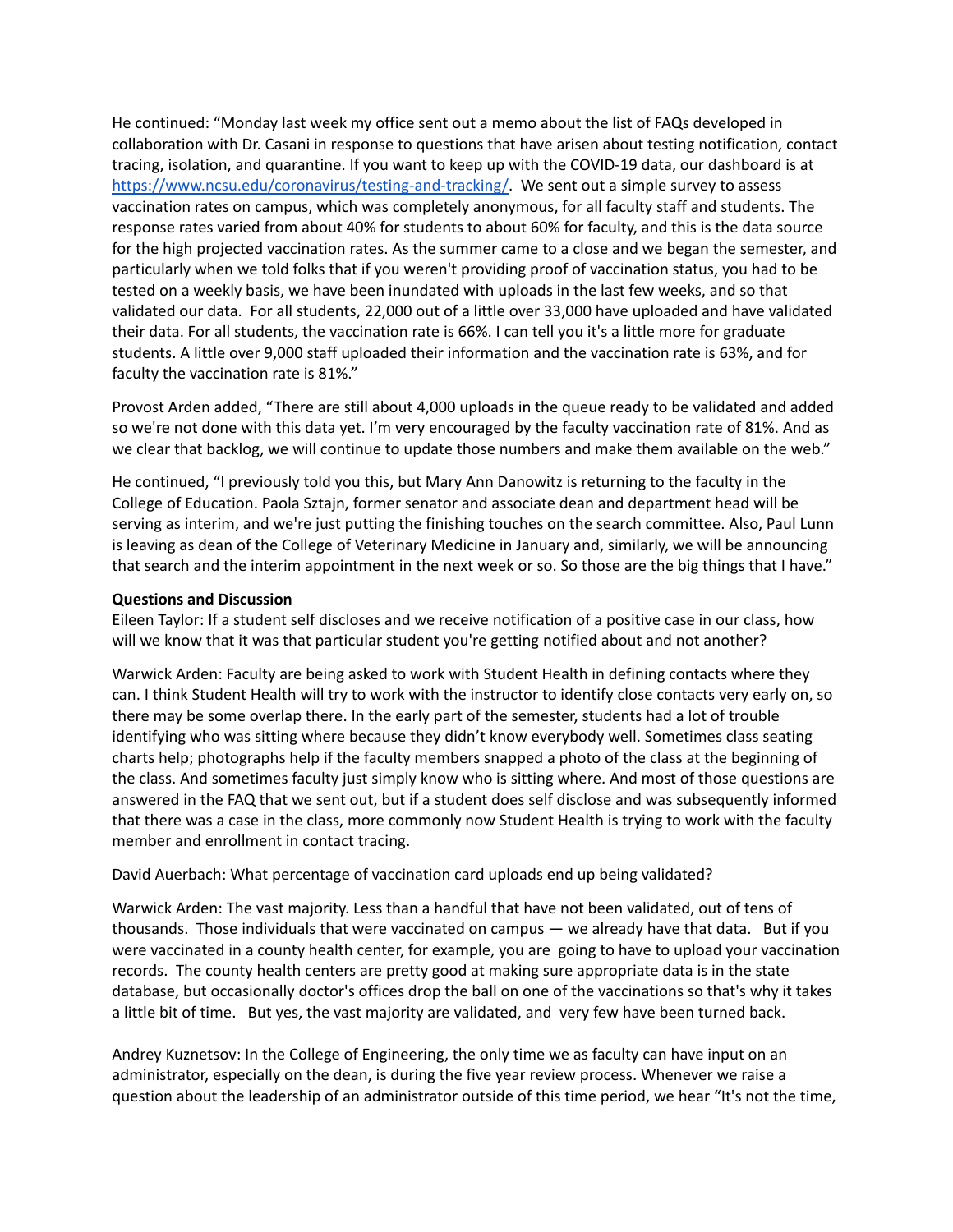wait for the appropriate time, and then we will listen to you." So Dean Martin was up for review in the spring of 2021, and his review process was cancelled.

Warwick Arden: Sometimes there are a lot of active searches in process at the moment in a college, and we don't want to disrupt those. Sometimes there's simply been a lot going on in a particular college. And then, sometimes the dean is talking about stepping down within the next year or so, and in those cases, I don't have a dean or any leader go through a search, only to step down a year or two later. Now I'm not at liberty to talk to you about it because those are confidential personnel matters, but my office keeps close tabs on these. I talk to the deans and vice provosts frequently. And so, all I can say is hold tight and things will become self evident. And by the way, Andre, I have rolled back comprehensive five year reviews probably half a dozen times over the last 12 years for various college, departmental and university leaders, so it's not uncommon at all.

K. Steven Vincent: I'm going to return to a point I made two weeks ago. The number of new cases in North Carolina (that I read about in the New York Times on August 28) three days ago was 6,437. That's 1,246 more cases than two weeks ago. The number of new cases on the same day last year was 1,544, so we're still over four times as many new cases every day. The state is still experiencing this four-fold increase — thankfully there is only 1.7 times the deaths of last year. Nonetheless, the numbers are stunning to me. The chancellor responded two weeks ago that it's just not fair to compare what we're doing this year with what we did last year, and I'd like to point out that I never claimed that we're not doing some things differently this year. My point was that I don't think we're doing all of the right things. The university has not given all instructors full flexibility concerning modes of delivery. I still think it's unfortunate, and I still don't quite understand why that flexibility has not been granted.

Warwick Arden: As the chancellor and I discussed at the time, one of the difficult things that we need to do is balance a lot of concerns. Whether they are faculty concerns, student concerns, parent and taxpayer concerns, legislator concerns, Board of Governor member concerns, we need to try and choose a pathway that is the safest and the most reasonable for the most individuals. But we also need to pay some attention to the folks who pay the bills. This sounds overly simplistic, but it's actually pretty complicated. The numbers are concerning. There are some big differences between last year and this year. We have a very effective vaccination plan in place; the vast majority of serious cases are among the unvaccinated, and that is very unfortunate. You know if you compare us with pretty much every other public institution in the state; we're in the same situation as Chapel Hill. Between the end of the summer and the beginning of the semester we have granted authority for a little more than 50 classes to flip from in person to online based on some specific and serious health considerations of the faculty member. Chapel Hill has done almost none. And their administration is adamant that they're not going to, so we're trying to be responsive and we're trying to be flexible. We're trying to be appropriate, but short of just shutting down and going fully online again, which we determined not to do. I think we were trying to pick the course that we think is appropriate.

The numbers at the end of last week were very reasonable. This next couple of weeks, we're going to have to watch carefully. The peak of the Delta variant in North Carolina will be in the next one to two weeks, so if we are successful at keeping a lid on this on campus, in the next couple of weeks I think there's a very good chance that we're going to get through the semester as we had planned.

Kenneth Zagacki: Provost, last week a bill came out of the senate, in effect, prohibiting the teaching of critical race theory in K-12 schools. It comes on top of similar bills in other states, one in Florida, that seems to me to be particularly draconian and that extends to university faculty. My colleagues and I are worried about the legislature telling us not just what to teach, but how to teach in our classes. I'm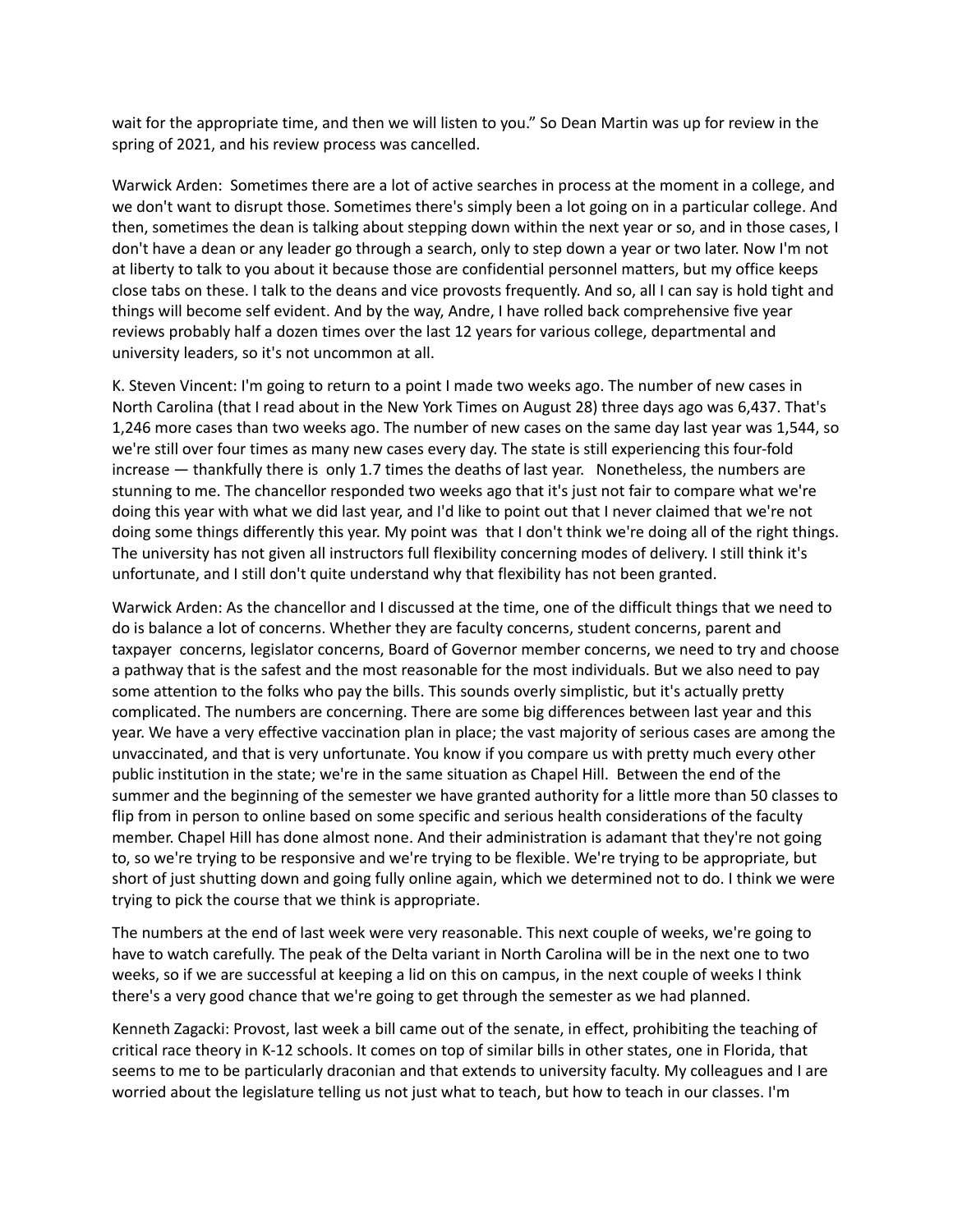wondering if the university is preparing, in the event of other bills that would impact the university system. I suspect the governor will veto this bill, but one never knows.

Warwick Arden: Good question. I would tell you that our legislature, not unlike many other legislatures of southern states, have several concerning bills out there at the moment. And I always worry quite frankly about any bill, and I don't care where you stand politically, but I worry about any legislative attempt to tell us what we should be thinking and teaching. You know, it really is, I believe, at the heart of faculty work to control the curriculum and teach what is honestly believed to be true and correct. So I share many of your concerns. And I think we, meaning governmental affairs folks, and the system governmental affairs folks need to be very vigilant; we need to be very vigilant indeed. To ensure that we're not being told what we can and can't teach, and what we can and can't think.

Jonathan Duggins: When will the dashboard be updated to show rates and not counts in terms of vaccinations?

Warwick Arden: Good question; I don't know. I can try and find that out. Brad Bohlander and his group have been working on an updated dashboard. I was sent a copy of a draft of an updated dashboard a couple of days ago. I don't know when that's going to go live. These things take a lot of thinking, but the dashboard needs a lot of work and can continually be improved.

Tushar Ghosh: I've been told by several students about transportation concerns related to packed buses. Is there any effort on the part of the university to ensure that the students don't pack buses like we see?

Warwick Arden: That's a very good question. What I can tell you, is we are like many entities suffering from a critical workforce shortage in many areas of the university, in dining services, some facilities and transportation, including bus drivers. And there are a combination of reasons. Number one is nationally there are a lot of people quitting and changing jobs. We are really suffering in staffing areas and also, in particular, non-faculty areas of the university. I spoke to Charlie Maimone about this earlier today. We're short on bus drivers, and we're trying desperately to hire them and train more. To give you some idea, we don't really have 35 buses on the road at any point in time; at the moment we have 25. It's not because we're limiting hours, and not because we're cramming buses; This is a critical labor shortfall and we're working hard to address it. There is intense competition out there in the workplace for these folks at the moment.

Eileen Taylor: Can the cluster web page be updated to state no clusters since April 2021. It would clarify that there have been none, rather than let people wonder if the page just hasn't been updated.

Warwick Arden: Good point, Eileen. And this gets complicated as well because the classic definition of a cluster isn't simply physical location. So it is not as simple as five students in a given residence hall. We stick with a pretty classic definition that includes both location and EPI language and the language is more important, but I do agree that that data should be updated.

Eileen Taylor: Are unvaccinated students who are out of compliance with weekly testing being tracked and referred to student conduct?

Warwick Arden: This is one of the things we've agonized most about during our preparations for the semester. We're trying to take more of a soft mandate approach. But if there are repeat offenders, maybe two or three times, then yes, they will be referred to student conduct. We're trying to have a balance between not being overly heavy handed and punitive but, at the end of the day, there has to be some backup to our mandates, otherwise they are meaningless. And I would say the same for students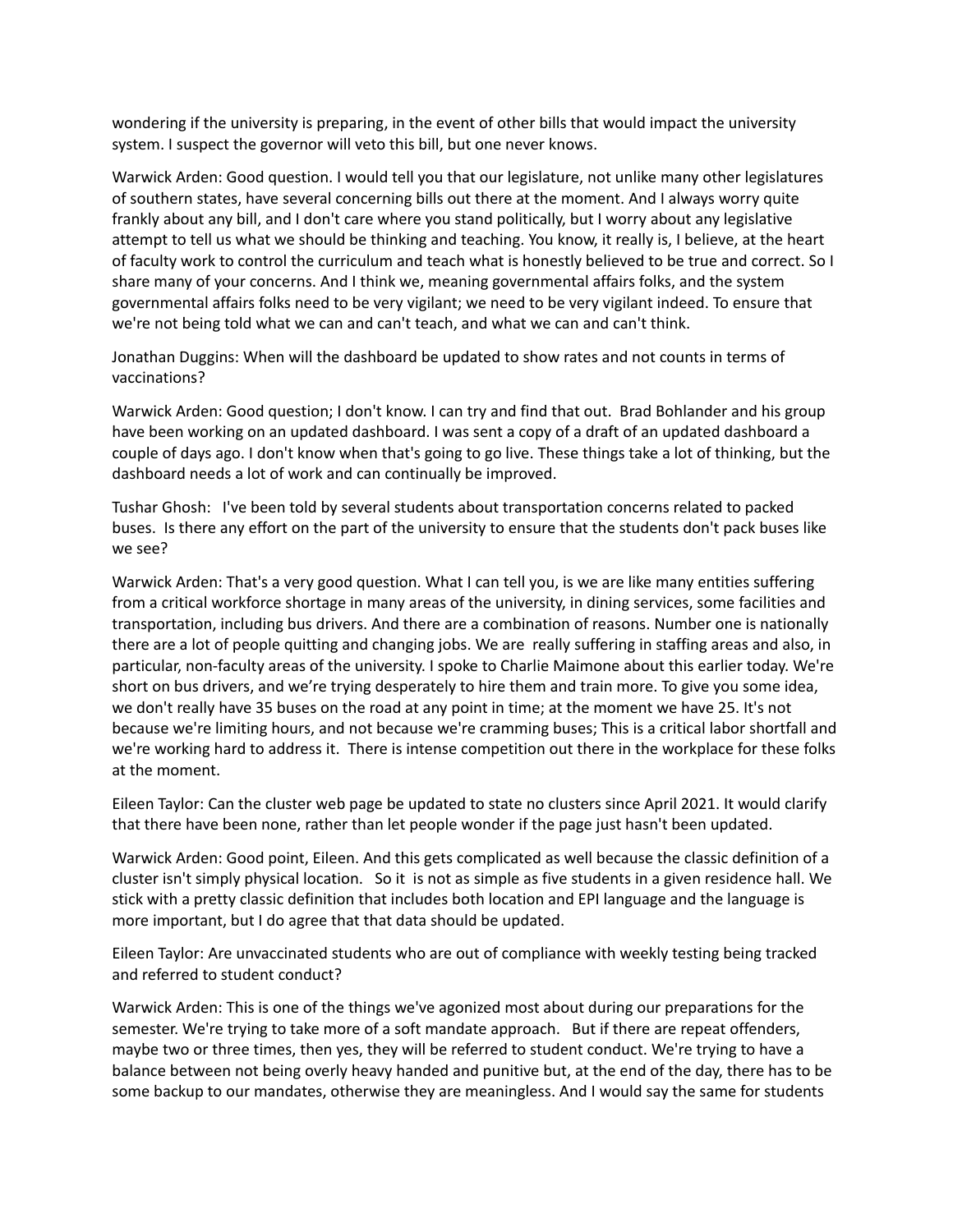who repeatedly refused to wear masks indoors. I had one student at the beginning of last week, who was positive and who'd been placed in isolation for 10 days, simply decided that they were going to get up and take the bus and go to class and ignore that. We're lucky that that was brought to our attention and I had the individual escorted back to their apartment.

Rajade Berry-James: Provost, thank you for paying special attention to the questions from faculty today. We do really appreciate the updates and your willingness to take our suggestions on how to improve campus surveillance and data tracking methods and compliance.

### **Presentation on Student Enrollment and Campus Culture**

### *Don Hunt, Senior Vice Provost for Enrollment Management and Services*

Senior Vice Provost for Enrollment Management and Services Don Hunt gave an update on student enrollment and campus culture to the second meeting of the 68th session of the Faculty Senate. He stated "The enrollment census was Friday, so these are our enrollment numbers as of then. Today I'm going to cover the 2025 enrollment goals, where the institution is heading and 2020-21 enrollment trends, and the 2021 incoming class. I'll also talk about some of the efforts towards student success and then let you know where enrollment management and student services is heading in terms of our strategic focus." Hunt informed the meeting of the unit's 2025 goals, including graduate, master's and undergraduate information for 2021.

He said "We're progressing towards our target, and in our doctoral area, we have a little bit of room to grow to 2025 about 14%. Our master's are at 13%, but you'll also note that we are actually above our 2025 enrollment target for undergraduate students. And our total enrollment right now is about 3% short of the 2025 goals, so as an institution we will have an opportunity to start talking about what our enrollment goals are for 2030 for the next several years. And we'll talk about what adjustments we might like to make. As of fall 2021, our total enrollment as an institution is 37,556. That's an increase over our fall 2020 numbers by 3%. Our undergraduate numbers are again about 1.6% over our census numbers and our graduate enrollment is about 6.2% over our 2020 numbers so that's at 9,685. In regard to our incoming class, this is the second straight year we have seen the majority of our incoming class being female. That's roughly about 53% of our incoming class. And we are seeing more diverse students coming in. For Hispanic students, we saw an increase of 19%, for our black or African American students we saw an 8% increase, and when we grouped underrepresented minorities together, we saw a 10% increase. We're seeing a lot more applications, we're admitting more students to the university, and many more students are accepting our offer to come to NC State.

Hunt continued, "In terms of our land-grant mission and providing access for all, we are seeing an increase in our Tier One and Tier Two counties. A Tier One county is one of the 40 most distressed counties in North Carolina, and Tier Two is the next 40 most distressed counties in North Carolina, and so we have seen more students enroll from those two tiers. So, we are reaching our rural populations in more distressed counties. In terms of student success, right now, our retention rates are remaining steady; females are outpacing our male students in terms of new students. Retention rates and graduation rates still continue to increase overal,l and our underrepresented minority graduation rates are increasing, but we are still seeing a gap between the university averages.

Hunt added, "Enrollment management will focus for the next several years on improving technology for faculty, students, and staff. We will also focus on Increasing our transfer student population and increasing our student diversity in the broadest context: socioeconomic status, ethnicity, gender identity. We're trying to find ways to improve the diversity on our campus. So what's happened in 2021 is we've increased in our overall enrollment, we've increased diversity. Our female population is about 53%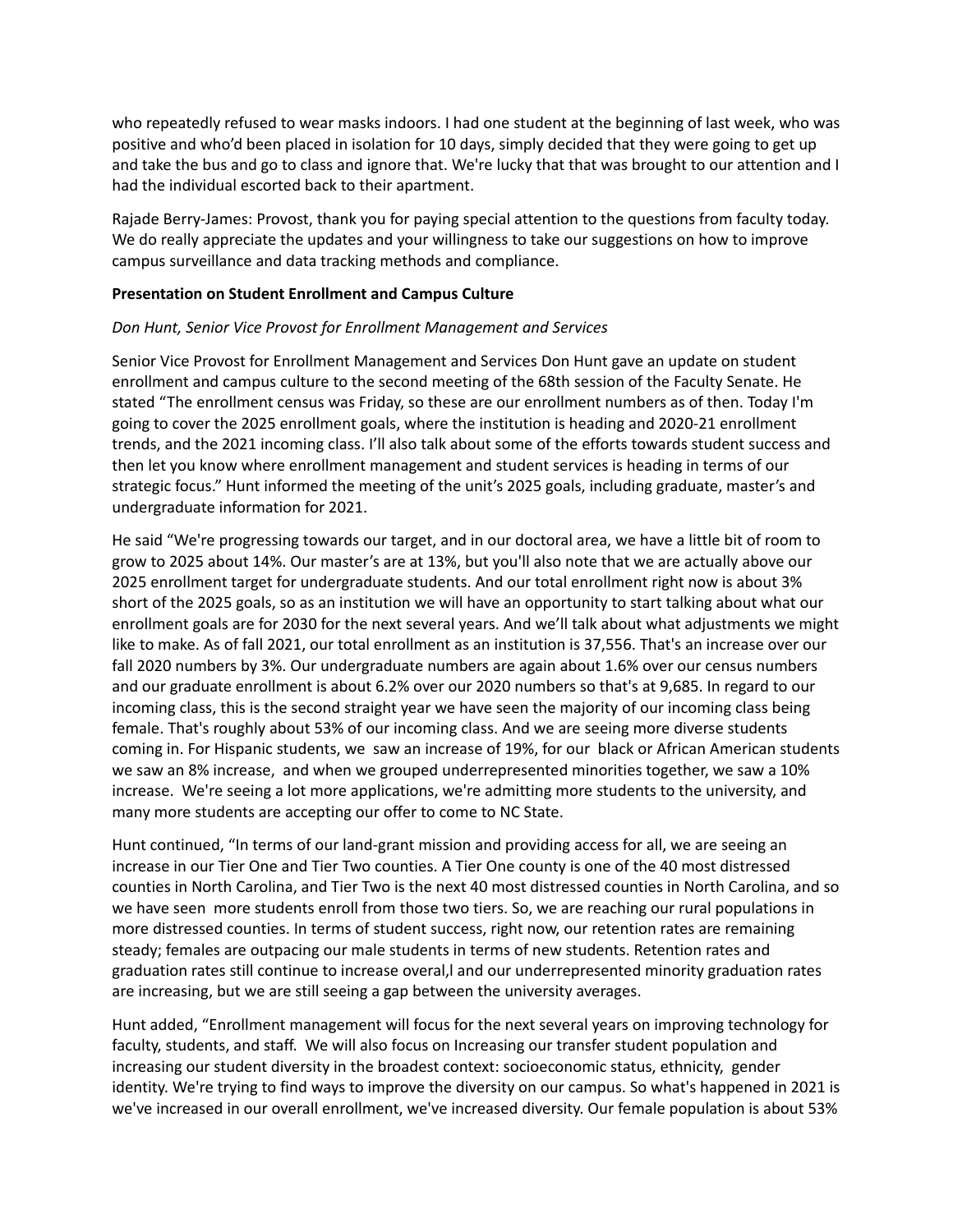of our incoming class, so the majority are female, and we're increasing enrollment from Tier One and Tier Two counties. We're supporting our diverse student body and student success and our overall graduation rates have increased.

### **Questions and Answers**

Walter Robinson: That was a very interesting presentation and very encouraging, in terms of the increased diversity of the incoming class. Frankly, as someone who walks across campus every day to and from my house, I've noticed that our students are visibly more diverse. But I wonder to what policies you attribute this progress, and whether those policies are such that we can expect to see continued progress in future years.

Don Hunt: I would be more than happy to take that question and come back to the Faculty Senate and provide a presentation on what policies are supporting diversity and improving diversity. If I can, I believe those policies will continue the efforts of increasing diversity.

From Chat: What do you see as the biggest hurdle to achieving our graduate student enrollment goals for 2025?

Don Hunt: The biggest hurdle is the funding mechanism. It doesn't help us in our current structure, and we really need to look at a way to modify that.

Paul Williams: The federal government calculates a graduation rate that takes a six year cohort, and calculates what percentage of students from that cohort graduated. So what is our most recent six year federal graduation rate — is it trending upward or is it stable or is it trending down? Last time I saw our graduation rate is improving and has improved fairly dramatically, and I wonder if that trend will continue.

Don Hunt: The information that I am aware of is that the rate is continuing to increase.

Maria Collins: What are some plans to improve funding for graduate students, especially Ph.D. students in addition to faculty getting more grants?

Warwick Arden: We have to become more competitive in stipends and our graduate student support plan has to be a little bit more competitive. I think we need to reevaluate fees. I don't know that graduate students get the benefit of all the fees they pay, which are exactly the same as undergraduate students. It's a number of different issues, none of which couldn't be fixed without more money. But the problem is, as an institution, if we're going to do that we're going to have to direct that money from somewhere else. I don't think the legislature is going to provide more money for graduate student stipend. There are some universities that have cut back on the number of stipends that they offer. To offer them a higher rate is a bit of a dangerous path for us to go down. Because if we go down that path, which has been the solution that some universities follow, that leads to a decrease in enrollment, and decreased enrollment funding, and that leads to a decrease in resources through the front door. I'd love to say we have a solution. We've had many task forces to look at this, but the answer is, we significantly need to increase stipends. We need to do a little bit better on our graduate support plan package. If you add everything together, we spent over \$100 million a year in graduate student support on this campus so it's not small. But we're not as competitive as we need to be.

### **Presentation on Diversity, Equity and Inclusion**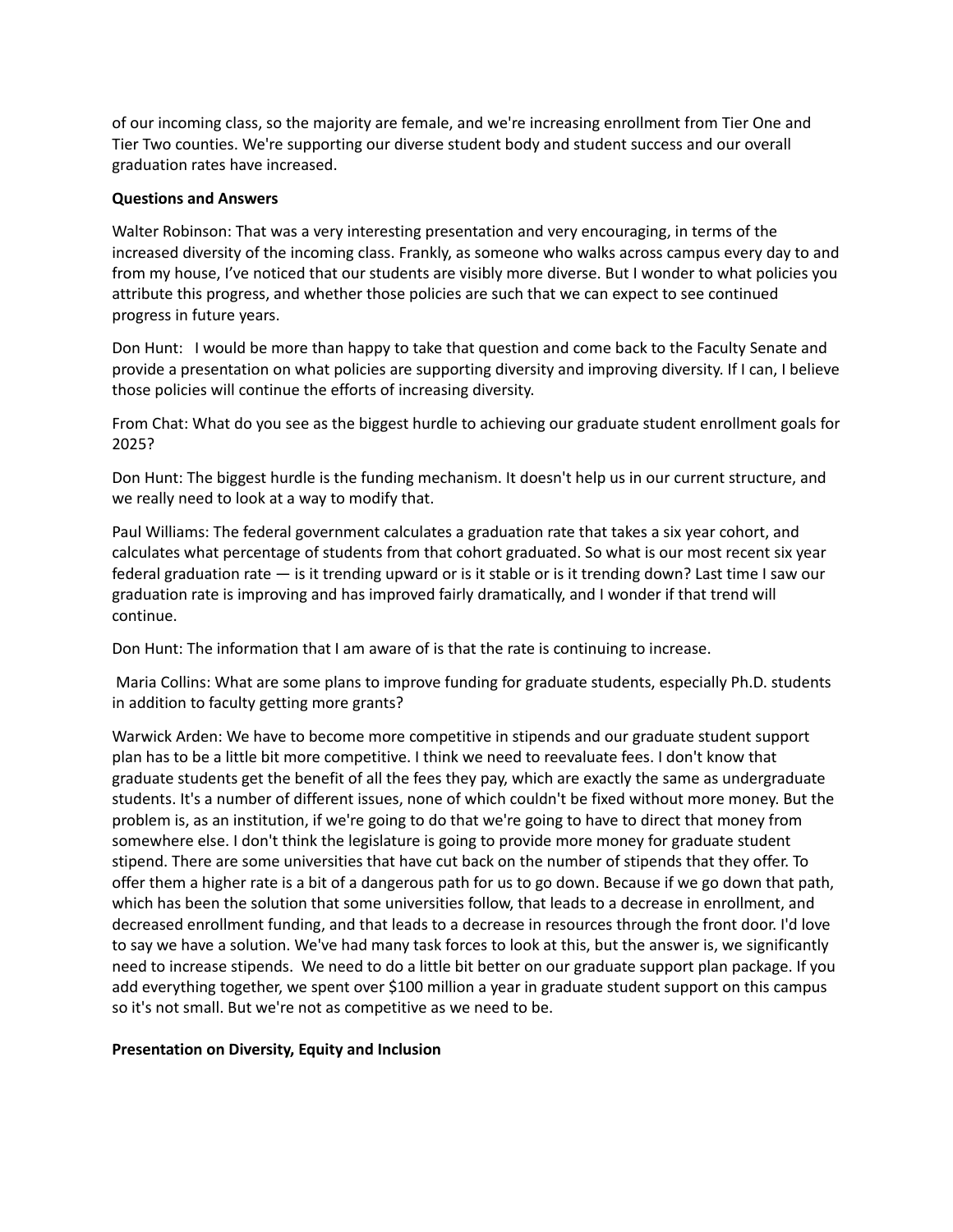*Stephanie Helms-Pickett, Associate Vice Provost, Inclusive Excellence and Strategic Practice, Office for Institutional Equity and Diversity, and Melvin "Jai" Jackson, Assistant Vice Provost for Faculty Engagement, Office for Institutional Equity and Diversity*

Stephanie Helms-Pickett gave an update on diversity, equity, inclusion, and belonging to the second session of the 68th Faculty Senate. Melvin "Jai" Jackson also presented on these efforts from the Office for Institutional Equity and Diversity.

Helms-Pickett began: "We'd like to lift up the vision in terms of our institution and the work that has been done. We are not emerging as a preeminent institution, but we are one and we are focused on scholarship and engagement. We will be an equitable and inclusive community and be known for that, and I think that's really important when we talk about culture and, of course, the concept of belonging. We also have shifted a little bit in our values and for the purposes of this conversation we'd like to lift up respect and responsibility being replaced with community and inclusion, and then collaboration, suggesting that this is something that we all need to be involved in."

Melvin (Jai) Jackson responded, "One of the premier goals that we have within our strategic initiatives is to champion a culture of equity, diversity, inclusion, belonging, and wellbeing in all that we do and provide a holistic support environment and that sense of belonging for our university constituents. So it is important to understand that the diversity that exists on campus is not a dichotomy, it is more of a spectrum, and we have a duty to make sure that we are supporting that entire spectrum of diversity. And addressing issues of inequality and equity, racism, and helping our Wolfpack nation understand that we are promoting the sense of belonging in everything that we do. And now we want to talk to you about the data points that really work to inform our practice and our pedagogy that's within our educational endeavors and our practice within our various units across campus."

Jackson continued, "We want to call out our recurring themes. First of all is climate and culture; we have to be conscious and very intentional to build a sense of belonging and inclusion on campus, and that's for all individuals who set foot on campus, because we are a land-grant institution with a duty to the people of North Carolina and beyond. That's working with our partners to make intentional decisions with our recruitment and retention of students, faculty, and staff that represent underrepresented identities, so we're creating monumental programs like our Building Future Faculty program to engage in meeting that goal. We're creating visible, transparent mechanisms for communicating our progress, and we want to make sure that individuals can hold us accountable to the goals we set. Also, we're making sure that we provide very inclusive and intentional diversity education and professional development opportunities for all on campus — students, faculty, and staff."

He added, "Next is being visible and accountable for any bias, discrimination, and harassment that takes place on campus. That's reporting and being transparent and showing how we plan to address the incidents and things that do take place on campus. Furthermore, that's making sure that the entire campus community understands our values of inclusion, community, and collaboration, to make sure that we're hitting our goals and we're achieving our vision. Last is cultivating that community-driven response. We are a community of learners, a community of scholars, a community of researchers, so we have to make sure that our community is also involved in addressing any issues on campus and knowing that we have community support in all that we do.

Stephanie Helms-Pickett continued "We're excited to share that one of the senior leadership determined in June of 2020 that every member of the NC State community would involve themselves in some form of diversity education and or training. The most significant impact happened through our faculty. They were using the course from Diversity EDU, and we had 75-79% of the faculty participating. You only see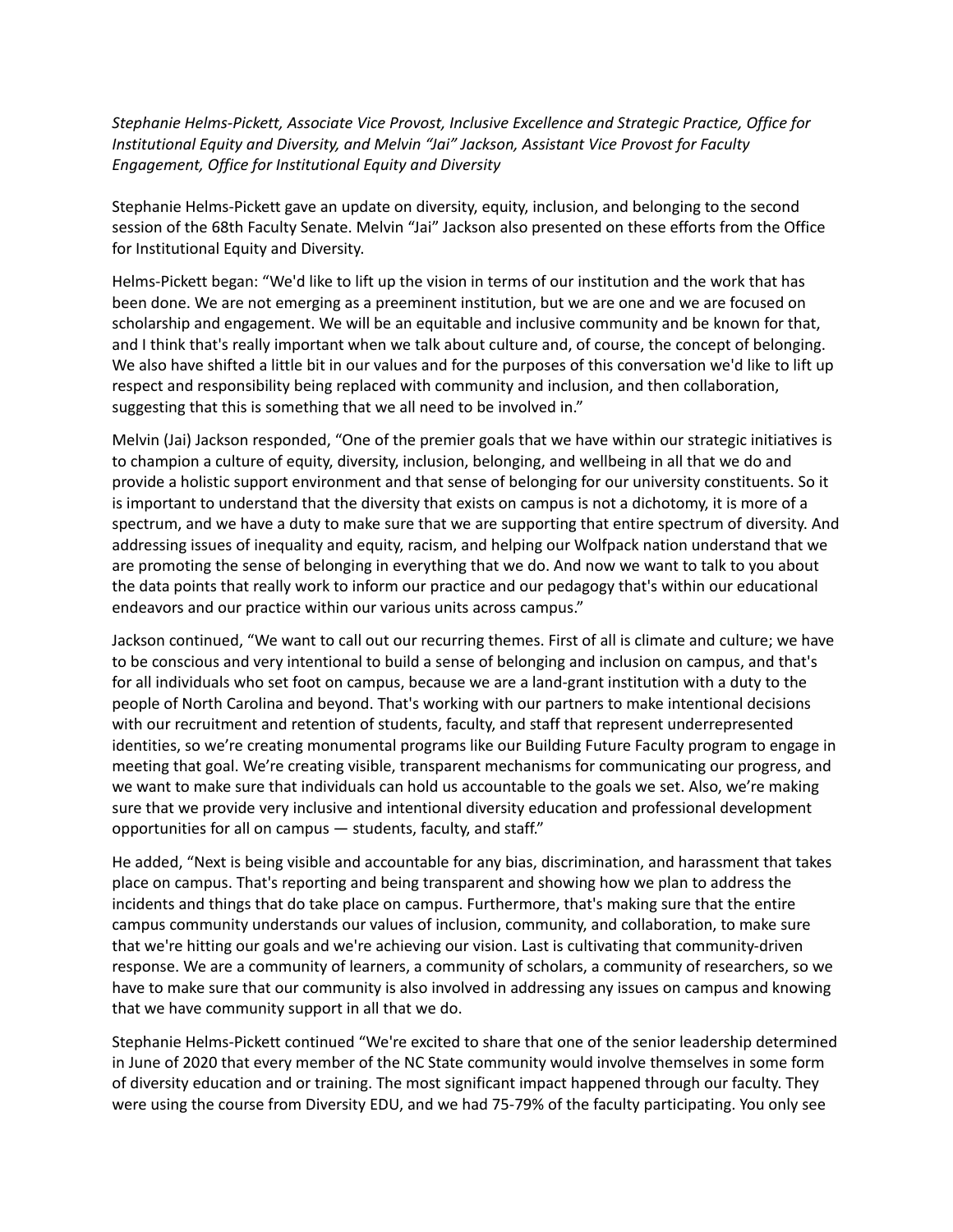the numbers until May, because we have transitioned from using Diversity EDU to everyone in the NC State community using Everfi. Every month new employees, including faculty and staff, receive an invitation to complete Diversity EDU. We had the campus climate survey take place in the fall of 2019, and then you know everything that happened in 2020, but these are the themes that emerged on the campus climate survey. Consider that it is for undergraduate as well as graduate students, and this information can really shape how we go forth and how we use this information. The campus climate survey is done every five years by Institutional Strategy and Analysis."

Helms-Pickett added "And in terms of the aggregate, overall students at NC State feel good about their experience; they have a sense of belonging and connectedness, and that is trending upward. However, there are persistent notable and critical differences that exist on campus in terms of their experiences of being historically marginalized students. It is very interesting that students of color, students from lower socioeconomic backgrounds, and students with different gender identities all have very similar experiences at NC State compared to students that don't hold those identities. There is a lot of information and data there. We can do some digging into it and you can look at it by college, and you can even drill down in some cases to department-level information so you're not asking students over and over again "tell me about your experience, tell me about where it's positive, possibly where you're experiencing challenges." As opposed to retraumatizing them, we can go to the data to really get some good sense of how they are moving through NC State and how we can be responsive to ensuring that this is a good place for them and they continue to feel good about their decision, both inside and outside of the classroom.

Melvin (Jai) Jackson said "Furthermore, we are utilizing data from the UNC Racial Equity Task Force to triangulate the direction that we want to go. We have several data points that we're integrating into our strategic initiatives. So this is just another data point, understanding how faculty and staff are experiencing racial equity on campus, and we're designing programs, support, and services to address a lot of those things. Another data point is our employee engagement data, so we have data from the 2020 Employee Engagement Survey, and we're allowing that to further help us with creating more inclusive environments and partnering with campus constituents, such as Human Resources, The Office for Faculty Excellence, Staff Senate and Faculty Senate, just to help to improve the environment and create that further sense of belonging."

He added, "The survey states our employees are happy. We have a great response; of course we're consistently looked at as one of the best places to work in North Carolina, and a lot of that has to be due to the environment and culture that is promoted. We're going to shift into resources that will be integral and important for supporting faculty and helping to create and sustain the environment within their classrooms, their labs, and their communities. So the first thing that I want to bring up is the Sea Change Initiative, for which NC State is a very proud charter member. It focuses on bringing similar institutions together to address larger issues that are afoot within higher education, focusing on faculty and students. We conduct a voluntary assessment and we utilize this data, along with scenarios and meetings where we address certain barriers and certain challenges and we allow the collective group to help with developing ideas for addressing those issues."

Stephanie Helms-Pickett added "Enter our intercultural development inventory, which is a 50-item instrument that gives you two measures, one is about where you perceive yourself to be along the continuum of cultural competence. And the second is how people actually experienced you, so if there is a gap you work to close it so that your perception aligns with others' reality. We do have a very robust program at NC State, and you can take it as an individual. You can take it as a team for group engagement, or you can be involved in a long-term experience, and you can go to our website and find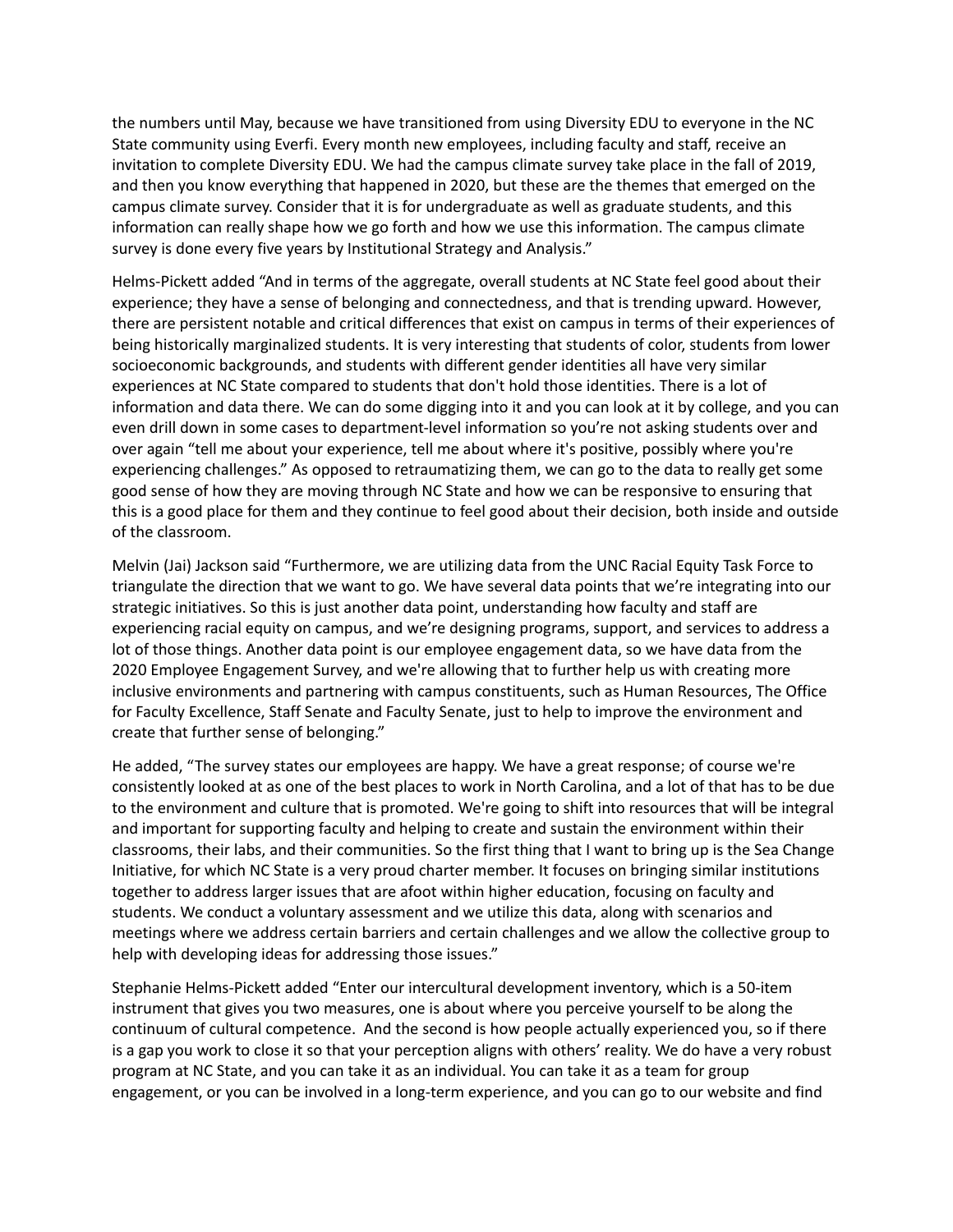out more information. Last year we had six leadership teams go through that. Four of them were colleges at NC State and some of our folks are actually on this call today who participated in that."

She continued, "We also have the Inclusive Excellence Certificate program if you are talking with other faculty and they are interested in furthering their understanding and experience with Diversity EDU, we have the ICE certificate program. And there are four courses that are associated with them. We've been doing them in a virtual capacity. Those three that are listed there and the fourth one will actually be online, and a person can complete it at their own pace. And then, finally, some of you may be familiar, for a very short stint we had the Faculty Cultural Competence Inclusivity Certificate program, but now it's simply called the credential. There's a faculty track and there's a staff track. The cost of it is \$30. It is by application, and we expect to host about 24 individuals in the cohort beginning this fall. And you will work throughout the entire academic year. Support is needed from your supervisor, but there is a really good opportunity to dig into concepts and actually apply them to case study research, as well as presenting at the end of the year and being recognized at the Chancellor's Creating Community Awards."

Melvin (Jai) Jackson said, "We want to highlight opportunities to become advocates and allies, so there's our GLBT advocate program or Project Safe Allies Green Zone. And these are just a few of our advocate and fellowship programs that are available to faculty. Through these programs, you undergo certain training to further understand how you can be a support and, with it, you are identified as an ally so students will know. You'll be promoted as an ally in your email signature and having placards around your office but it also just further extends that community and that sense of belonging for students."

He continued, "Our campus community centers are an amazing resource where they're not just for students, they are for students, faculty, and staff, and they create this environment that extends the mission and our goal of creating that sense of belonging. The centers are wonderful resources for learning and for engaging and having those informal and formal interactions with students — graduate and undergraduate students — and we encourage faculty to call us when you have an opportunity or free minute. Head into the centers — they're great and they are always excited to have faculty. And then, with our community response, this is where we know incidents take place, at a college campus where we have varying views and thoughts, and incidents take place; misunderstandings happen, but in order to help to lead the community towards healing and to address the incident, we have our Bias Impact Response Team, as well as our CARES team; we have several teams that come together to address incidents that take place on campus."

Jackson continued, "We're really intentional about making sure that we promote these restorative practices with a rapid response as opposed to letting things fester and build. These teams are also there for your support as faculty, as things are taking place in your classroom. We have individuals who are absolutely trained, ready and willing to come and help you develop a plan and a program to help address the issues that take place. Because, ultimately, we want to make sure that nothing disrupts your learning environment and your ability to teach students, and our campus community as a whole, but as they do arise, we want to address them in the most effective way possible."

Helms-Pickett said "Then finally we will lift up a few partnerships. I want to give a special shout out to the Office for Faculty Excellence; they have an Inclusive Teaching Certificate that has been getting a lot of attention and so that is something you can definitely share. We are working with HR to review faculty and staff recruitment and really use the data to inform our practice. And finally, lifting up the OIED Faculty Fellows Program. This year we have three faculty members from they are working on anti-racist pedagogy and the first year writing experience program, and we anticipate each year for those faculty fellows to move from various colleges and or units on campus. "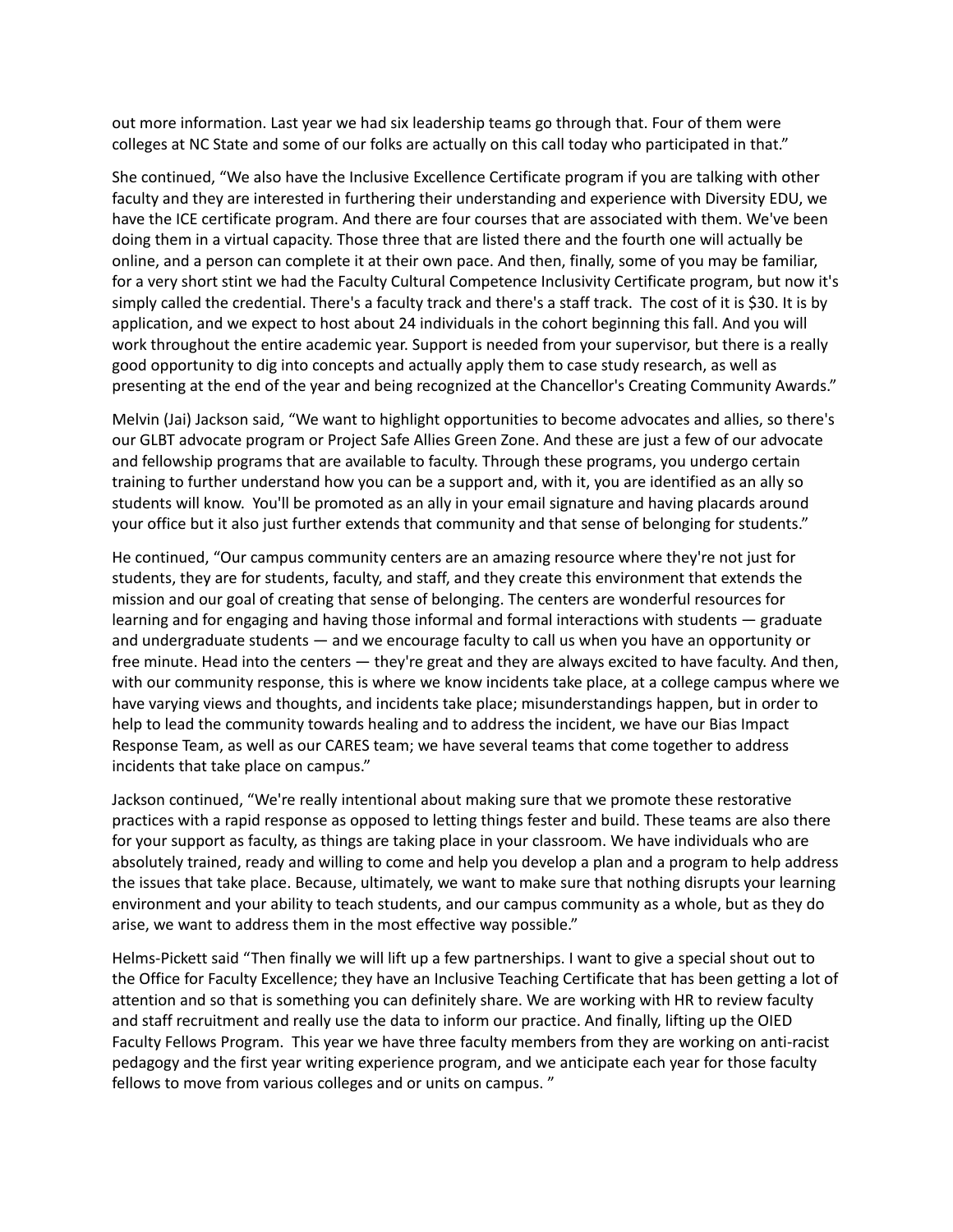### **Presentation on Women and Minorities in Engineering**

*Kennita Johnson, Research Assistant Professor, Joint Department of Biomedical Engineering* Kennita Johnson addressed the second session of the 68th Faculty Senate with a presentation on women and minorities in engineering. She started by giving a different perspective on what it is like to be a woman and minority in engineering and providing an explanation of her work with ultrasound research about kidneys and maternal health. "My lab and my partners at North Carolina A&T come up with new models to quantify ultrasound pictures and really understand what the blood flow was about. And so, instead of just one region, we make these concentric regions, so these little wings that go toward the middle and now we can see a profile of how the flow is changing. And so the disease of interest that I study right now is diabetic kidney disease, and we have our kind of normal or control condition. We have our diabetic condition, and then we have somewhere in between, and what we're trying to understand is how do these curves change with disease, and can we use that change to help us predict who will get kidney disease as well.

This is important because about 40% of all diabetics will go on to get kidney disease. It's not 50/50 but it's still a very significant number of people. What that means is that the kidney function will deteriorate, to the point where they have to get on dialysis or get a kidney transplant to survive. As for their quality of life, it also puts a big burden on the healthcare system, as well as financial systems.

Why do I study these diseases — diabetic kidney disease and maternal health? It is because these are diseases that affect my family, and these are diseases that disproportionately affect black or African American people. What I have been able to do is take the talents that I have to help adjust health disparities.

Johnson said, "So I just talked about one type of imaging today, but these little shapes represent all the different things that we can do and put together. And we have all these different models that we can use from small animal models to larger models. The idea of taking something that is so personal and being able to apply your talents to something is what I wanted to share with students, especially students that looked like me. And my department has offered me many choices, one of which was the director of diversity and equity, and I know that that responsibility tends to fall on faculty of color all the time. But I kept taking that choice every single time as it was really important to me that I'm able to share my joy of science and my ability to teach other people how to take what they love and apply it to help people that they want to help. And then, what was really so heartwarming is my department responded in kind, and so the undergraduate and graduate students, faculty and staff — everybody in the department has been so receptive and they've been willing to get uncomfortable and some of these discussions have gotten uncomfortable, but they're willing to kind of put that aside to make our department better and more welcoming for all students."

Johnson concluded, "And the majority of the work does not land on my lap, if everybody pitches in and does their part. We have a robust diversity committee of 30. Actually it's probably more than 30 now that we have been able to incorporate some of our undergrads into the committee, so probably closer to 40 people that are working on these initiatives since we're a joint department on both campuses. And it's really just been a joy to be able to work on something that's so personal to me and incorporate it into my job and into my research.

#### **Panel Discussion**

Chair Berry-James thanked Dr. Johnson for her time and insight, and added that there are a number of faculty and staff on campus whom faculty can look to for insight on women and minorities in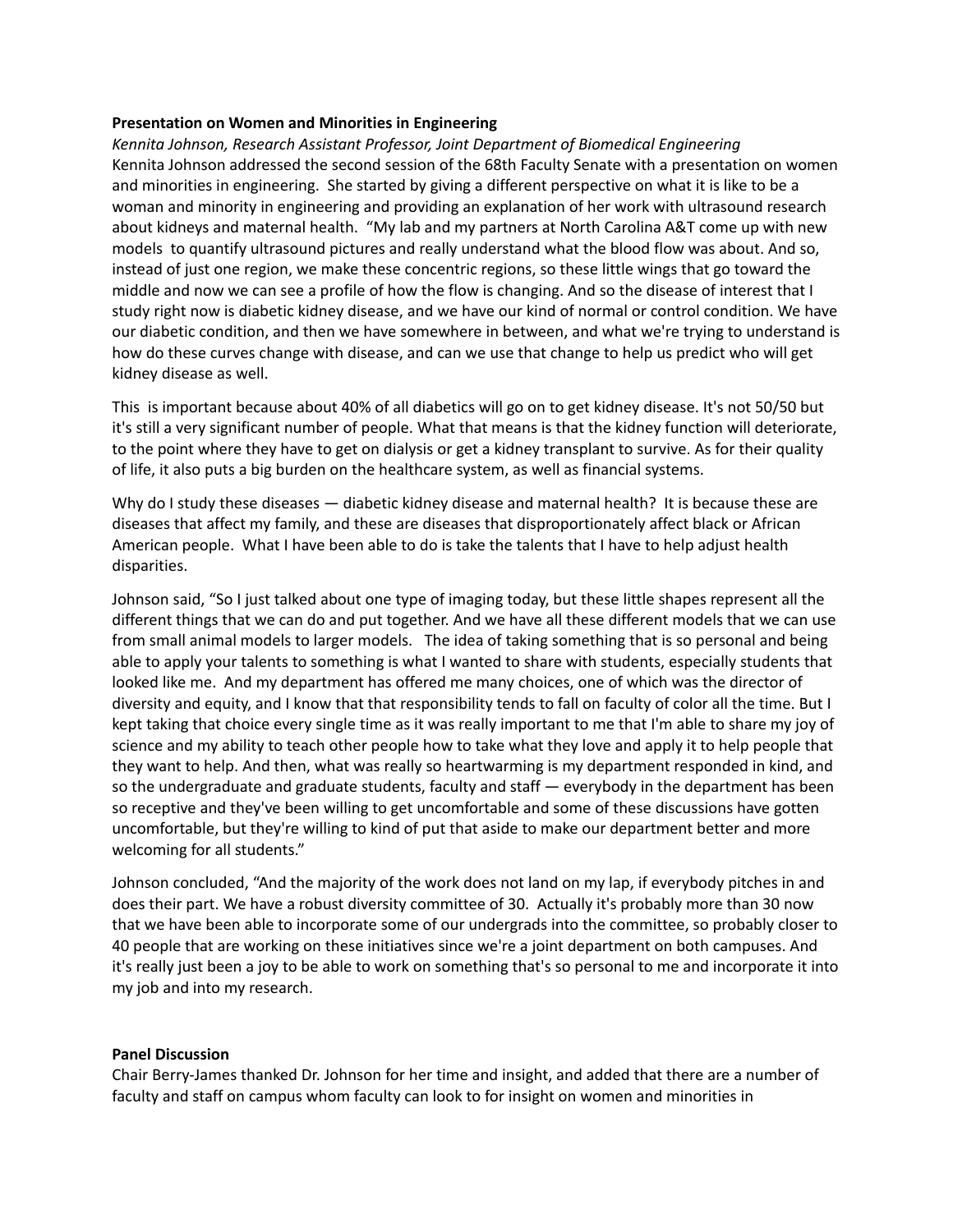engineering. She then introduced Laura Bottomley, director of Women in Engineering and The Engineering Place and Angie Daniel, director of minority engineering programs in the College of Engineering for a panel discussion.

Laura Bottomley and Angie Daniel began, "We're going to help you out with some of the questions that you asked earlier in terms of programs that are helping us in terms of increasing our number of women and minority students at the university. A lot of it is as a result of the efforts out of our office, and women and minority engineering programs. The mission of our program is to recruit students and engage them in terms of academics and professional development, and launch them into their professional careers. Our focus is getting these groups to campus and really helping them build community in a traditionally male and traditionally white field. We want to make sure the students know that we are here and that engineering is an option. We want to be examples in terms of reaching for the stars and in terms of contributing solutions to the problems that plague our society. And we mean that, quite literally, because we advised Christina Koch and she did reach the stars. Dr. Kathy Titus Becker is the director of the WISE program, which is Women in Science and Engineering. And that is a joint group effort among five colleges and University Housing."

Katherine Titus-Becker said "WISE is a living and learning community, and there are over 16 villages here on campus. The majority of our programs and certain services that we offer are open to all students. But we are a residential community, and we do have undergraduate mentors who work with our first-year students. It was created in 2003 by Dr. Joanne Cohen and Susan Grant, who was the director of housing at the time. We have a great rich history of partnerships, so I can meet and interact with our faculty, and of course our WISE operating council. All these partnerships that we have are imperative for our success.

Laura Bottomley and Angie Daniel responded "We are the largest college here at NC State with over 10,000 students, 7,000 roughly at the undergraduate level and a little over 3,000 at the graduate level. Eight years ago we merged minority engineering programs and the women in engineering program. We decided to bring the programs together and we are definitely seeing the fruit of that labor. This year, our incoming first-year students in terms of percentage, they are 33% female and 16% underrepresented minority, and so we are really, really pleased with those numbers. We continue to work in partnership with a lot of other units and corporate partners and alumni to make these things come together and create a space for students to be successful. As engineers and science-focused folks we start with the numbers, but the question is how do we get these numbers, what have we done, what changes have we made."

They continued, "We have a suite of programs; we start working with kids at age 4 to get them to come to NC State and be engineers, but if they come and be physicists or they come and go into education we are equally happy. However, we do talk a lot about engineering, especially in our K-12 outreach programs through The Engineering Place, which is the name of our outreach unit in the College of Engineering. We've seen about 90,000 kids a year and that didn't go down a whole lot during COVID-19 even though everything was over Zoom. We had 52 summer camps over Zoom last summer. We do a lot of teacher professional development, as well, and then between Cathy and Angie and I and some of our partners, we managed to do 25 programs last year, aimed at recruiting and then, once we've recruited them and gotten them accepted to State, getting them to come, which we refer to as yield programs. And then add on top of that some personal campus visits for relations of alums or just people that stop by. We have a lot of programs aimed at retention, and we just got our numbers that show we actually are retaining women in the College of Engineering at a higher rate than we're retaining men. We are graduating women now in the College of Engineering at a higher rate than we are graduating men, which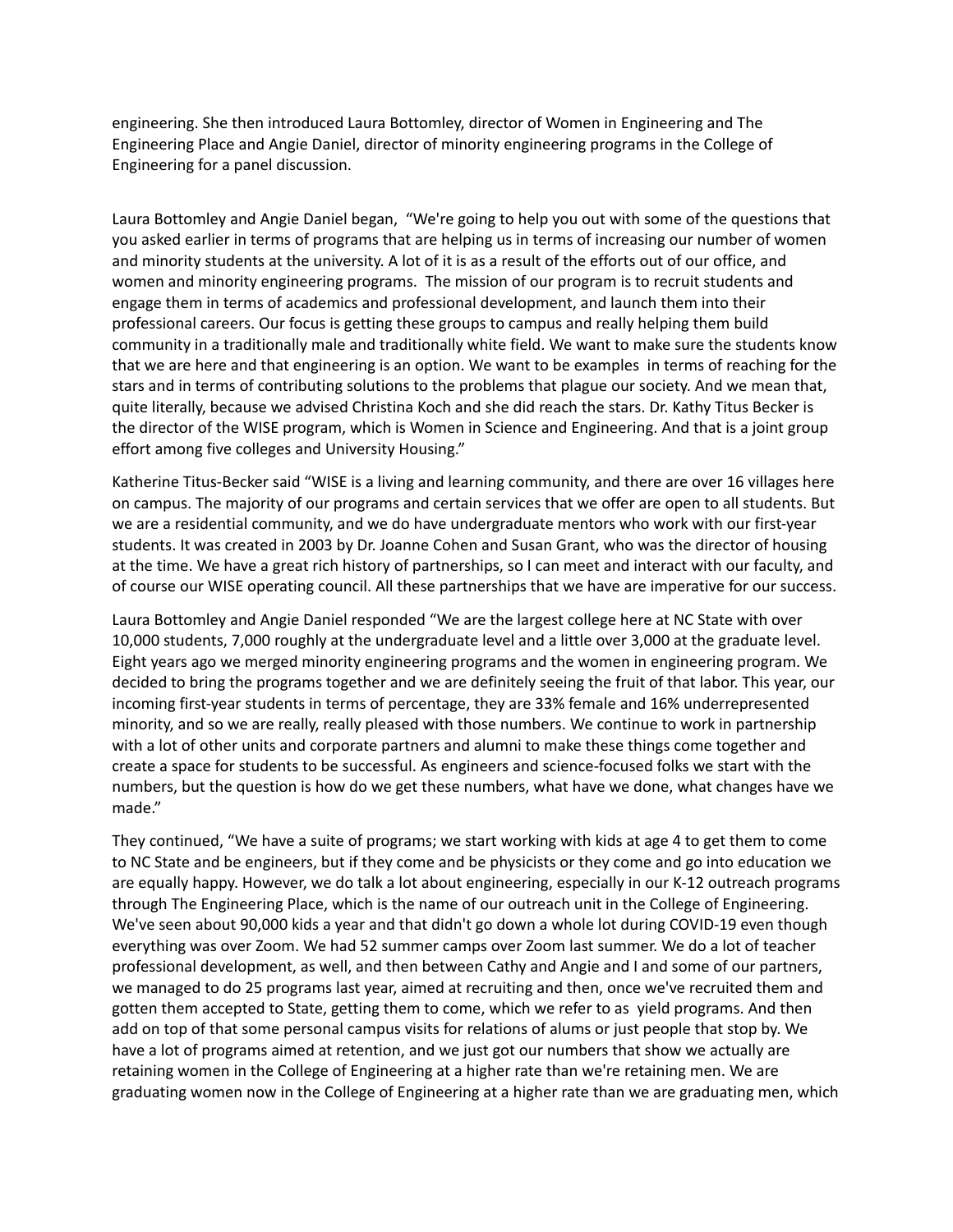is unheard of in engineering. What we're trying to do is create community and you've heard that phrase before and so these are aimed at creating community within academics. Within co-curricular and extracurricular activities, you don't have to leave engineering to find community with people who maybe look like you, maybe think like you. We work hard to create that community. One of the things that we have is our brand new digs. In 111 Lampe Hall, on the fourth floor we have an office that we've turned into a Community Center for students."

They continued, "And I do want to go back and talk a little bit about our summer experience. So we had 100 first-year students sign up for our summer experience and 95 of them showed up to campus. So students are really, really craving being on campus. That experience allows them to get to campus and get acclimated in terms of knowing resources. Faculty and staff are here to support them and they have people working alongside them going through the same experience with the same goals as them in terms of networking. What we're trying to do is build community and you always hear me say that when diversity is done well, everybody benefits, so when you come into our space, you will see women and minority students. But you may also see students who are not in those target areas, and so we open up programming to everyone."

Bottomley and Daniel said "If we're going to create an inclusive campus community for everyone it's going to take men participating in creating community with women and it's going to take white people creating community with people of color and that's what we're about and those are the values that we propagate in these programs working together."

Katherine Titus-Becker responded: "Absolutely, and we also know the higher education literature says that students who are involved and who participate in their communities do better and they are retained at a higher rate. We also know that students who engage with faculty members outside the classroom are also retained at a higher rate and they do better academically and they're more successful. We are there for our students, because we want them to be successful, no matter what their major. And we know the personal informs the academic and the academic informs the personal, and we are there for the whole student.

# **Question and Answer Session**

Burak Erdim: Terms and concepts are changing rapidly. You know, particularly in the humanities and elsewhere at other institutions. Terms like inclusion or diversity are actually in great debate at the moment. Instead of diversity, difference is becoming a more valid term. What are some of the ways that you're addressing shifts to these terms to recognize that democracy is messy, and it's not about consensus building but it's about actually recognizing different ways of thinking and researching and different modes of knowledge production.

Laura Bottomley and Angie Daniel: We try very hard to stay deeply embedded in our literature. And these concerns are very much a part of what we're doing in our engineering education push here at NC State. I'd love to have an extended conversation about this. To me it's less about the words than it is about the reality, right? So what are the racist structures that are in place not just in academia, in general, but at NC State and specifically the College of Engineering? How can we work to disassemble those racist structures? The same thing could be said of sexist structures. But the fact that you've brought this up and asked this question highlights to me the most important thing that we are trying to do, and that is to address things in a multi-disciplinary faction.

Melvin (Jai) Jackson: I think we have to address a lot of this from the micro and the macro level. The micro being the individuals that we have on campus. We can't make a monumental change of the language that we use without understanding what our campus is and what our campus needs. So, first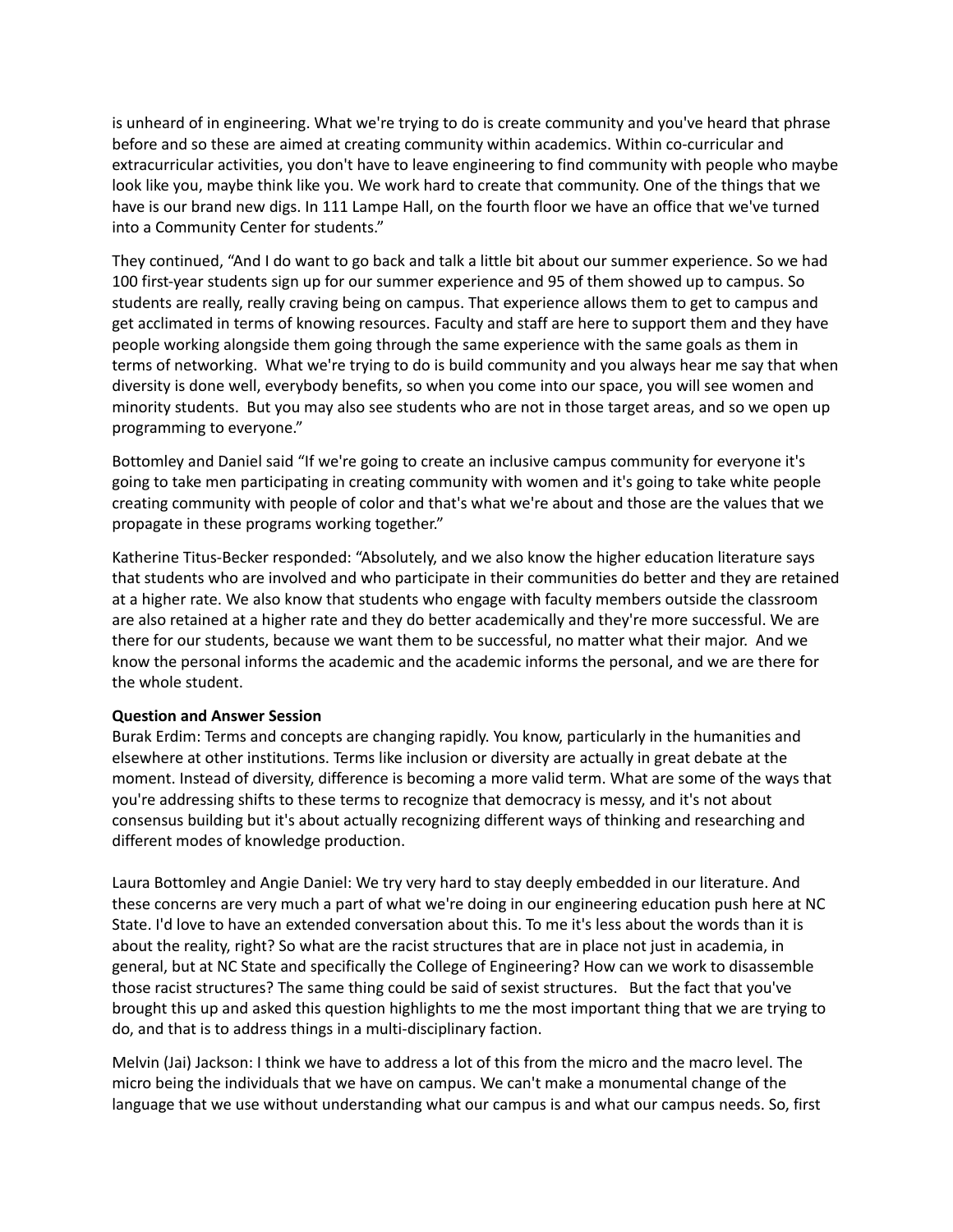we have to have the ear of the campus. With our campus climate survey and our employee engagement survey, we use them as data points to triangulate and understand. What do we need to do at the micro level for our students, faculty, and staff? How can we better use our language and our words, because we know words have power. And Dr. Bottomley is absolutely right in that we have to also examine our practices at the macro level. We have to think about what's happening in our surroundings at the government level, at the state level, and how are we making sure that we're presenting a unified vision and unified messaging and unified intentions that truly demonstrate that we are being what we say we are as a preeminent organization and institution, as an institution of innovation. And instead of following the pack, we are truly leading the pack with our endeavors and our efforts to be diverse, equitable, and inclusive, and promote that sense of belonging. Before we can talk about increasing diversity, we have to define it and that's within our departments, within our colleges, and within our institution. So once we have those definitions, we have to better understand what we need to do.

Stephanie Helms Pickett: I would add that we can determine what we mean when we say X or we can get caught up in the terminology and forget about the application of what we know into practice. And I think it's a trick to have us go back and forth about language and meanwhile we have data, we have student experiences, we have knowledge in terms of things that could be readjusted and reimagined in a way that it can benefit our community. When we do training and education we're working to quantify that this is a foundational concept, so that the person that doesn't understand what diversity is isn't sitting in a space with someone that's talking about systematic racism. You know we've been doing critical race theory, even though people are talking about not doing critical race theory. I don't have to say critical race theory to do the work that's associated with dismantling and providing a balanced approach or a holistic approach to whatever the subject matter is.

Rajade Berry-James: I read in an article this morning on Inside Higher Education that there are several leaders from engineering who are talking about the changes that are coming forward for accreditation standards in engineering, emphasizing the point that in addition to keeping the focus on diversity and inclusion, we also must recognize the role that the non-technical or other disciplines play in educating students. The kind of work that we do around problem solving has incredible benefits for society and so making sure that we practice the art and science of diversity, equity and inclusion in order to create a sense of belonging for everyone on campus is really the main thing.

Kenneth Zagacki: Is the university trying to educate those various constituents outside of NC State who see increased diversity as what Richard Weaver used to call a "devil term"?

Stephanie Helms Pickett: We do have constituents here at NC State that are working externally on folks that have some question and opposition about it. So we're supplying them with information and they're passing that on. We know that it's still there and will still try to do the work as best we can, amidst the opposition, but also just taking into account that we're just going to keep going on. There are so many more people that are showing themselves interested in this as compared to those that are presenting themselves as opposition, and I think we definitely saw an uptick in terms of our work. We are still making strides in determining ways that we can get this information out in tangible manner through extended courses, but also a lot of mini-courses, and lots of resources you'll notice on the home front.

Paul Williams: Can I just add that this just re-emphasizes the importance of being on the campus. We get caught up in this discussion of remote learning that can occur effectively without people being here physically. Creating communities requires us to be here so that's one reason why it is important that we maintain the university as a physical space where people can come and interact in different ways.

Provost Arden and Chair Berry-James express their agreement with Williams' comments.